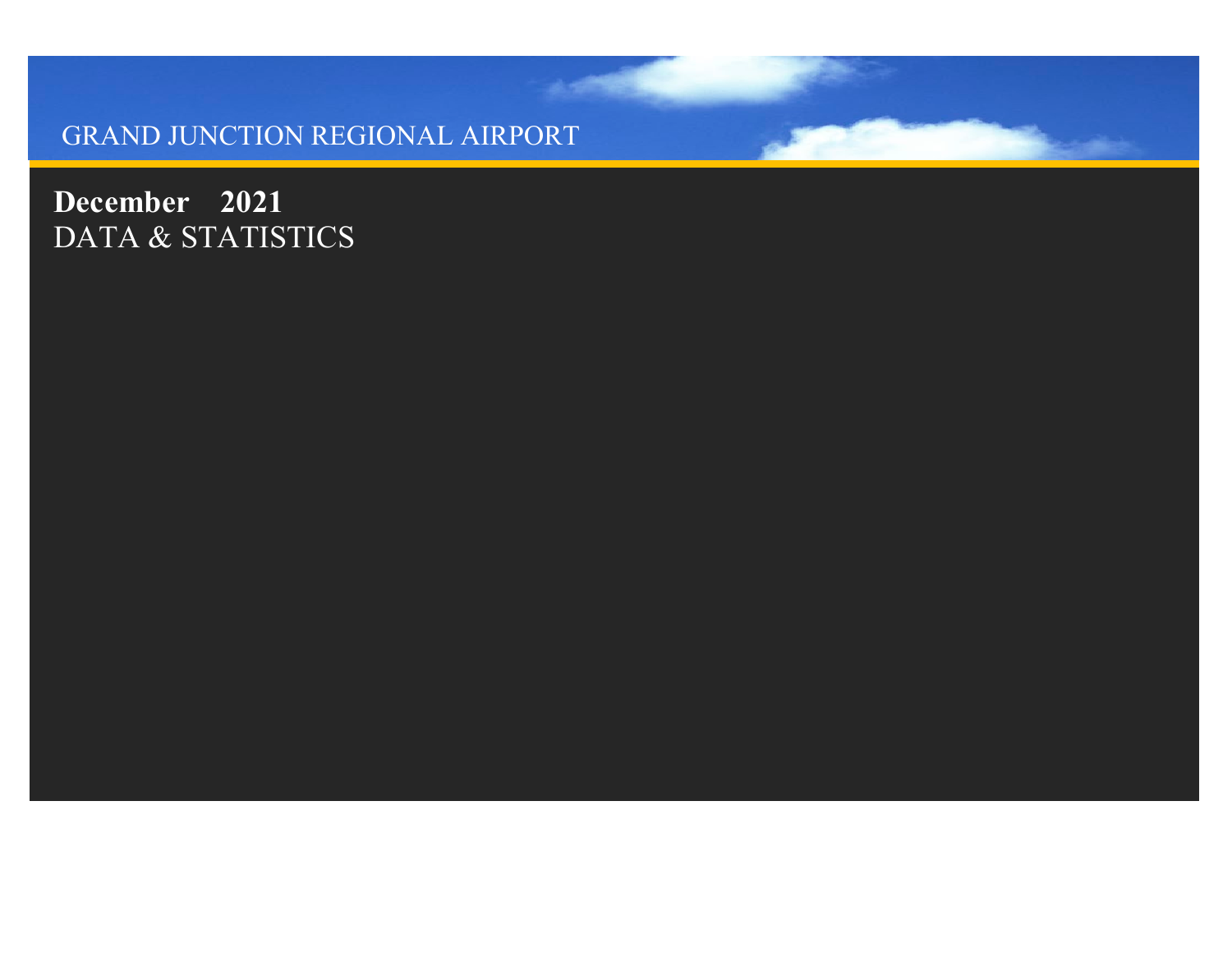

| 2021         | Allegiant (SNA,<br>AZA, LAS) | American<br>(DFW, PHX,<br>LAX | Avelo<br>(BUR) | Delta (SLC) | Frontier<br>(DEN) | United (DEN) | Denver Air<br>Charters | Charters       | Total     | Annual<br>Inc/Dec |
|--------------|------------------------------|-------------------------------|----------------|-------------|-------------------|--------------|------------------------|----------------|-----------|-------------------|
| JAN          | 939                          | 4,854                         | $\theta$       | 1,603       | $\Omega$          | 2,731        | $\theta$               | $\theta$       | 10,127    | $-55.0\%$         |
| <b>FEB</b>   | 1,194                        | 5,135                         | $\overline{0}$ | 1,681       |                   | 3,275        |                        | 150            | 11,435    | $-47.2\%$         |
| <b>MAR</b>   | 1,880                        | 7,492                         | $\theta$       | 2,486       |                   | 4,134        |                        | $\overline{0}$ | 15,992    | 28.3%             |
| <b>APR</b>   | 1,675                        | 9,768                         | $\overline{0}$ | 2,846       |                   | 4,718        |                        | $\overline{0}$ | 19.007    | 523.1%            |
| <b>MAY</b>   | 1,530                        | 9,766                         | 800            | 3,962       |                   | 5,262        | 50                     |                | 21.370    | 499.1%            |
| JUN          | 1,449                        | 10,720                        | 1,414          | 4,664       | 564               | 7,187        |                        |                | 25,998    | 305.3%            |
| JUL          | 1,518                        | 11,314                        | 1,652          | 4,952       | 420               | 7,950        |                        | $\overline{0}$ | 27,806    | 148.4%            |
| <b>AUG</b>   | 1,380                        | 10,313                        | 640            | 4,540       | 1,900             | 9,544        |                        | $\theta$       | 28,317    | 130.3%            |
| <b>SEP</b>   | 1,570                        | 10,203                        | $\theta$       | 4,512       | 1,107             | 10,004       |                        | $\overline{0}$ | 27.396 PM | 106.8%            |
| <b>OCT</b>   | 2,597                        | 12,947                        | $\theta$       | 4,084       | 1,040             | 7,785        |                        | $\theta$       | 28,453    | 71.6%             |
| <b>NOV</b>   | 2,980                        | 8,962                         | $\overline{0}$ | 3,821       | 746               | 6,273        |                        |                | 22.782    | 80.3%             |
| <b>DEC</b>   | 1,653                        | 8,500                         | $\overline{0}$ | 3,445       | 581               | 6,331        |                        |                | 20,510    | 69.1%             |
| <b>TOTAL</b> | 20,365                       | 109,974                       | 4,506          | 42,596      | 6,358             | 75,194       | 50                     | 150            | 259,193   | $77.7\%$          |
| Market Share | 7.86%                        | 42.43%                        | 1.74%          | 16.43%      | 2.45%             | 29.01%       | 0.02%                  | $0.06\%$       | 100.00%   |                   |

| 2020         | Allegiant (LAX,<br>AZA, LAS) | American<br>(DFW, PHX) | Avelo<br>(BUR)           | Delta (SLC) | Frontier<br>(DEN) | United (DEN) | Denver Air<br>(APA) | <b>Charters</b> | Total   |
|--------------|------------------------------|------------------------|--------------------------|-------------|-------------------|--------------|---------------------|-----------------|---------|
| JAN          | 2,187                        | 10,698                 | $\theta$                 | 3,354       | $\theta$          | 5,493        | 678                 | 82              | 22,492  |
| <b>FEB</b>   | 1,913                        | 9,880                  |                          | 3,080       |                   | 5,927        | 689                 | 159             | 21,648  |
| <b>MAR</b>   | 1,167                        | 5,577                  |                          | 1,874       |                   | 3,510        | 336                 | $\theta$        | 12,464  |
| <b>APR</b>   | $\theta$                     | 721                    | 0                        | 158         |                   | 292          |                     |                 | 1,171   |
| <b>MAY</b>   | 476                          | 2,275                  |                          | 296         |                   | 520          |                     |                 | 3,567   |
| <b>JUN</b>   | 1,699                        | 3,318                  | 0                        | 751         |                   | 646          |                     |                 | 6,414   |
| JUL          | 1,856                        | 5,006                  | 0                        | 1,778       |                   | 2,556        |                     |                 | 11,196  |
| <b>AUG</b>   | 1,156                        | 5,509                  | 0                        | 2,491       |                   | 3,139        |                     |                 | 12,295  |
| <b>SEP</b>   | 699                          | 7,078                  |                          | 2,720       |                   | 2,749        |                     | 0               | 13,246  |
| <b>OCT</b>   | 700                          | 7,746                  |                          | 2,939       |                   | 5,196        |                     |                 | 16,581  |
| <b>NOV</b>   | 988                          | 5,560                  |                          | 2,322       |                   | 3,722        |                     | 47              | 12,639  |
| <b>DEC</b>   | 1,160                        | 5,602                  | 0                        | 1,932       | $\overline{0}$    | 3,434        |                     |                 | 12,128  |
| <b>TOTAL</b> | 14,001                       | 68,970                 | $\overline{\phantom{a}}$ | 23,695      |                   | 37,184       | 1,703               | 288             | 145,841 |
| Market Share | 9.60%                        | 47.29%                 | $0.00\%$                 | 16.25%      | $0.00\%$          | 25.50%       | 1.17%               | 0.20%           | 100.00% |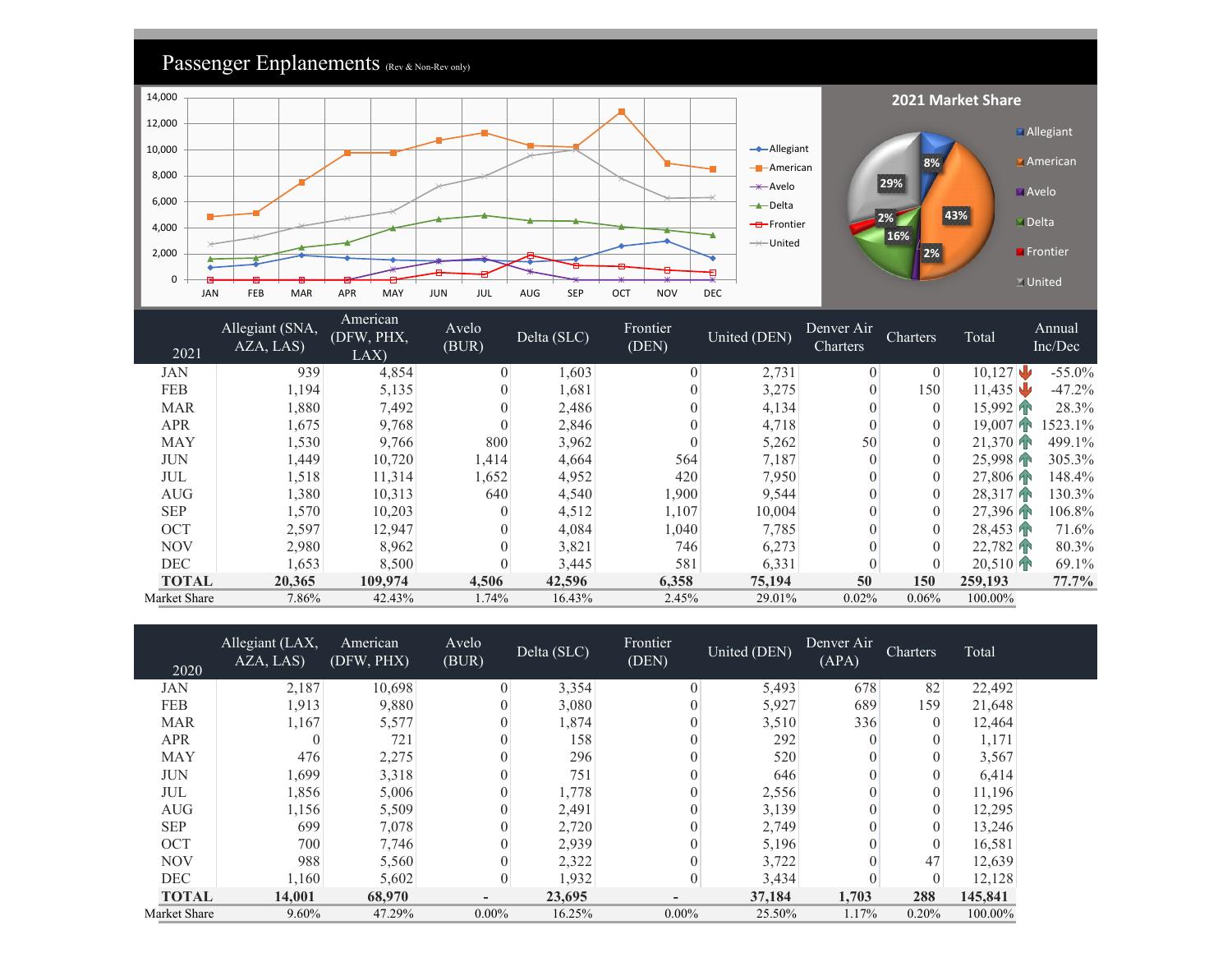

| Market Share | 7.61%    | 41.87%  | .74%     | 16.37% | 2.51%             | 29.77% | 0.02%       | 0.10%       | 100.00%    |               |
|--------------|----------|---------|----------|--------|-------------------|--------|-------------|-------------|------------|---------------|
| <b>TOTAL</b> | 19,713   | 108,440 | 4,516    | 42,394 | 6,508             | 77,096 | 50          | 261         | 258,978    | 74.5%         |
| DEC          | .598     | 8,811   |          | 3,674  | 676               | 6,880  |             |             | 21,639     | 69.8%         |
| NOV          | 3,090    | 8,236   |          | 3,835  | 648               | 6,433  |             |             | 22.242     | 83.8%         |
| OCT          | 2,233    | 1,961   |          | 3,910  | $1,180^{\dagger}$ | 7,589  |             |             | $26.873$ T | 72.1%         |
| <b>SEP</b>   | .469     | 10,381  |          | 4,553  | 1,163             | 10,240 |             | 61          | 27,867     | 11.2%         |
| AUG          | .447     | 9,703   | 674      | 4.484  | .861              | 9,481  |             |             | $27.650$ m | 135.6%        |
| JUL          | .285     | 11,146  | .565     | 4,876  | 399               | 7,573  |             | 50          | 26.894     | 146.4%        |
| JUIT         | 1, J T 1 | 10,70   | 1, T / J | ⊣,⊣∪   | JU 1              | 0.120  | $\mathbf v$ | $\mathbf v$ | 2.010      | 2, 4, 4, 7, 0 |

| 2020         | Allegiant<br>(LAX, AZA,<br>LAS) | American<br>(DFW, PHX) | Avelo<br>(BUR)           | Delta (SLC) | Frontier<br>(DEN) | United (DEN) | Denver Air<br>(APA) | <b>Charters</b> | Total   |
|--------------|---------------------------------|------------------------|--------------------------|-------------|-------------------|--------------|---------------------|-----------------|---------|
| JAN          | 2,031                           | 10,110                 | $\theta$                 | 3,752       | $\theta$          | 7,638        | 637                 | $\mathbf{0}$    | 24,168  |
| <b>FEB</b>   | 1,906                           | 9,706                  |                          | 3,563       | $\theta$          | 7,173        | 651                 | 167             | 23,166  |
| <b>MAR</b>   | 1,252                           | 5,993                  |                          | 1,918       |                   | 4,126        | 308                 | $\theta$        | 13,597  |
| <b>APR</b>   |                                 | 590                    |                          | 214         | $\theta$          | 384          |                     |                 | 1,188   |
| <b>MAY</b>   | 421                             | 2,327                  |                          | 323         |                   | 407          | $\theta$            |                 | 3,478   |
| <b>JUN</b>   | 1,759                           | 3,399                  |                          | 762         |                   | 589          |                     |                 | 6,509   |
| JUL          | 1,752                           | 4,814                  |                          | 1,791       | $\theta$          | 2,557        | 0                   | $\theta$        | 10,914  |
| <b>AUG</b>   | 1,144                           | 5,286                  |                          | 2,214       |                   | 3,091        |                     | $\Omega$        | 11,735  |
| <b>SEP</b>   | 666                             | 7,331                  |                          | 2,527       |                   | 2,673        |                     |                 | 13,197  |
| OCT          | 611                             | 7,269                  |                          | 2,765       |                   | 4,974        |                     |                 | 15,619  |
| <b>NOV</b>   | 979                             | 5,253                  |                          | 2,283       |                   | 3,539        |                     | 47              | 12,101  |
| <b>DEC</b>   | 1,073                           | 6,057                  |                          | 1,903       | $\theta$          | 3,714        |                     |                 | 12,747  |
| <b>TOTAL</b> | 13,594                          | 68,135                 | $\overline{\phantom{a}}$ | 24,015      |                   | 40,865       | 1,596               | 214             | 148,419 |
| Market Share | 9.16%                           | 45.91%                 | $0.00\%$                 | 16.18%      | $0.00\%$          | 27.53%       | 1.08%               | 0.14%           | 100.00% |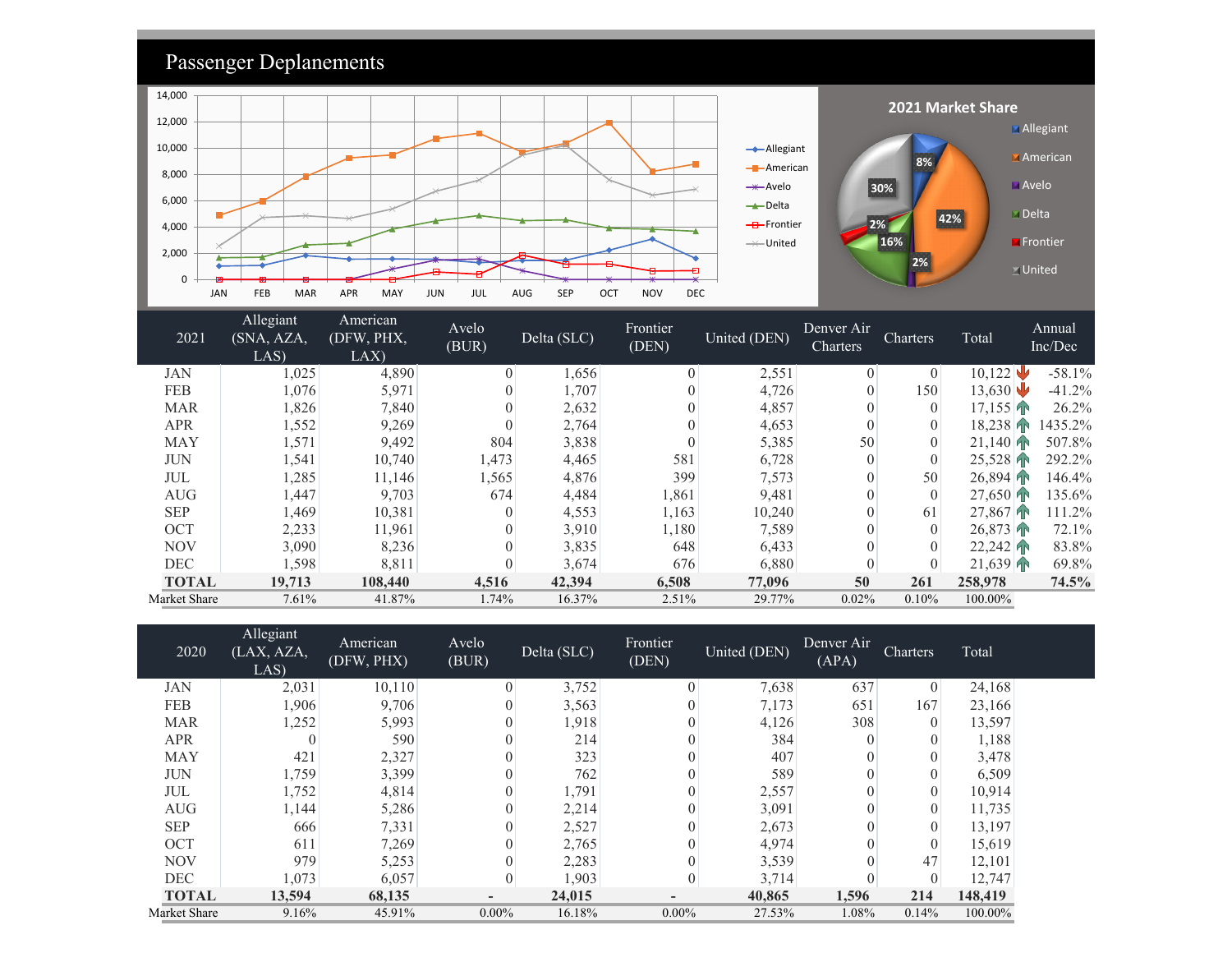

| <b>MAR</b>   | 4,476  | 10,173  |        | 4,510  |          | 5,560  |          |       | 24.719     | $-2.9%$       |
|--------------|--------|---------|--------|--------|----------|--------|----------|-------|------------|---------------|
| <b>APR</b>   | 3,552  | 12,522  |        | 4,326  |          | 5,100  | $\left($ |       |            | 25,500 196.1% |
| <b>MAY</b>   | 2,808  | 10,796  | 2,457  | 4,400  |          | 5,808  | 50       |       | $26.319$ m | 210.4%        |
| <b>JUN</b>   | 2,496  | 13,689  | 3,213  | 5,860  | 1,836    | 9,490  | $\Omega$ |       | $36.584$ T | 215.8%        |
| JUL          | 2.244  | 14,461  | 3,212  | 6,191  | 1.098    | 8,998  |          |       | $36.204$ m | 104.8%        |
| <b>AUG</b>   | 2,496  | 11,365  | 1,659  | 6,291  | 2,178    | 11,366 | $\left($ |       | 35,355     | 75.9%         |
| <b>SEP</b>   | 2,496  | 12,625  |        | 5,515  | 1,656    | 11.210 | $\left($ | 186   | 33,688     | 71.6%         |
| <b>OCT</b>   | 3,798  | 13,503  |        | 4,615  | 1,662    | 8,068  |          |       | 31,646     | 29.9%         |
| <b>NOV</b>   | 4,794  | 9,830   |        | 4,450  | 1,482    | 6,658  |          |       | 27.214     | 14.2%         |
| <b>DEC</b>   | 4,794  | 9,830   |        | 4,450  | 1,482    | 6,658  | $\left($ |       | 27,214     | 8.5%          |
| <b>TOTAL</b> | 40,134 | 139,910 | 10,541 | 58,998 | 11,394   | 91,176 | 50       | 361   | 352,564    | 45.9%         |
| Market Share | 11.38% | 39.68%  | 2.99%  | 16.73% | $\Omega$ | 25.86% | 0.01%    | 0.10% | 100.00%    |               |

| 2020         | Allegiant (LAX,<br>AZA, LAS) | American<br>(DFW, PHX) | Avelo<br>(BUR) | Delta (SLC) | Frontier<br>(DEN) | United<br>(DEN) | Denver Air Charters |              | Total   |
|--------------|------------------------------|------------------------|----------------|-------------|-------------------|-----------------|---------------------|--------------|---------|
| <b>JAN</b>   | 2,976                        | 13,112                 |                | 4,702       |                   | 6,598           | 1,320               | 186          | 28,894  |
| <b>FEB</b>   | 2,622                        | 11,874                 |                | 4,502       |                   | 7,484           | 1,200               | 186          | 27,868  |
| <b>MAR</b>   | 2,019                        | 10,989                 |                | 4,550       |                   | 7,030           | 870                 | $\theta$     | 25,458  |
| <b>APR</b>   |                              | 4,819                  |                | 1,500       |                   | 2,294           | $\Omega$            |              | 8,613   |
| <b>MAY</b>   | 1,368                        | 4,295                  |                | 1,100       |                   | 1,717           | $\theta$            |              | 8,480   |
| <b>JUN</b>   | 4,278                        | 4,230                  |                | 1,695       |                   | 1,380           | $\theta$            |              | 11,583  |
| JUL          | 4,167                        | 5,888                  |                | 4,075       |                   | 3,552           | $\theta$            | $\theta$     | 17,682  |
| <b>AUG</b>   | 3,105                        | 7,524                  |                | 5,310       |                   | 4,166           | $\theta$            |              | 20,105  |
| <b>SEP</b>   | 1,248                        | 9,599                  |                | 5,936       |                   | 2,847           | $\theta$            |              | 19,630  |
| <b>OCT</b>   | 1,248                        | 10,099                 |                | 5,680       |                   | 7,342           | $\theta$            | $\theta$     | 24,369  |
| <b>NOV</b>   | 2,058                        | 10,120                 |                | 5,032       |                   | 6,430           | $\theta$            | 186          | 23,826  |
| <b>DEC</b>   | 2,862                        | 10,226                 |                | 5,324       |                   | 6,680           | $\theta$            | $\mathbf{0}$ | 25,092  |
| <b>TOTAL</b> | 27,951                       | 102,775                |                | 49,406      |                   | 57,520          | 3,390               | 558          | 241,600 |
| Market Share | 11.57%                       | 42.54%                 |                | 20.45%      |                   | 23.81%          | 1.40%               | 0.23%        | 100.00% |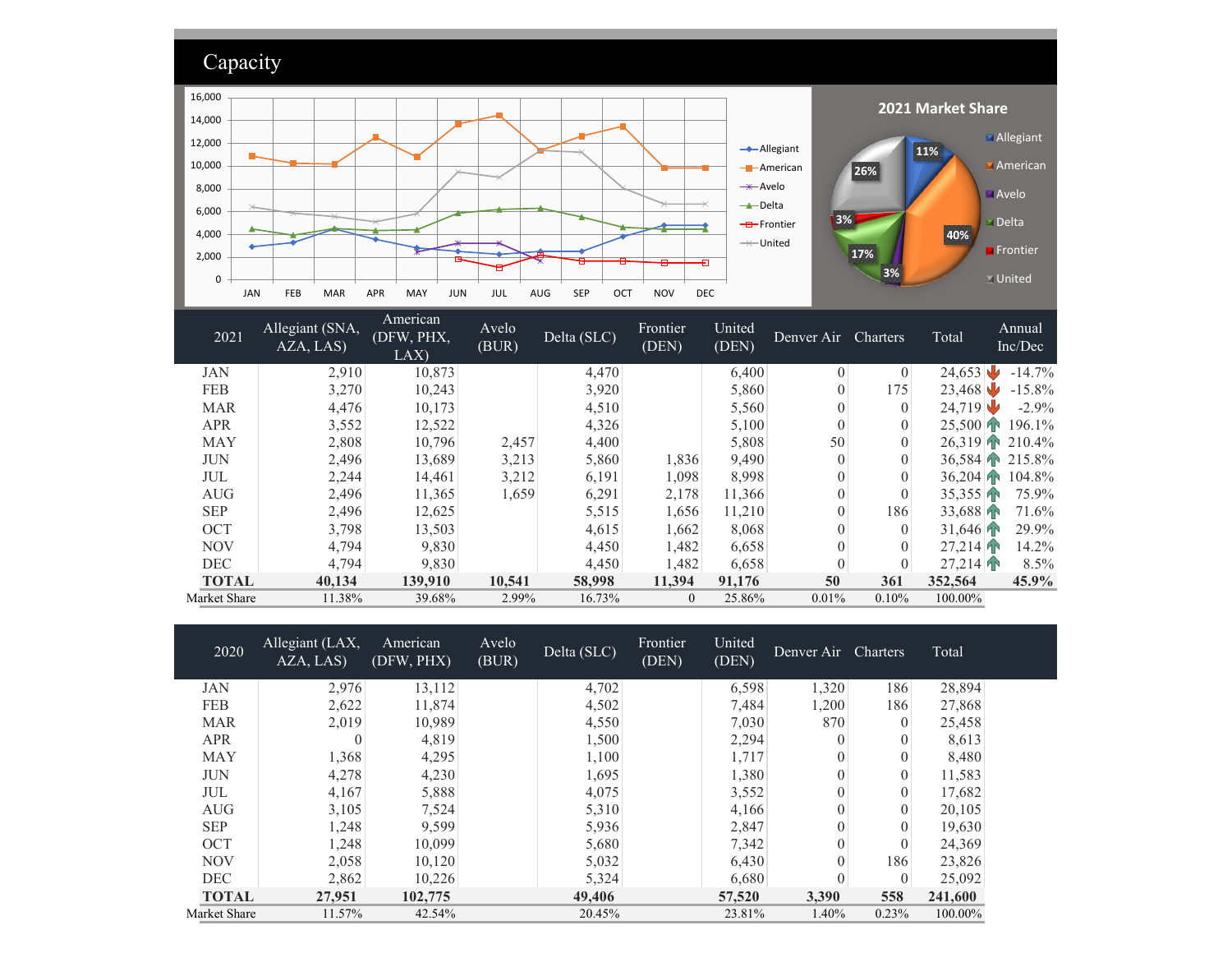

| 2021         | Allegiant<br>(SNA, AZA,<br>LAS) | American<br>(DFW, PHX,<br>LAX | Avelo<br>(BUR) | Delta (SLC) | Frontier<br>(DEN) | United<br>(DEN) | Denver Air | Charters | Total |
|--------------|---------------------------------|-------------------------------|----------------|-------------|-------------------|-----------------|------------|----------|-------|
| JAN          | 32%                             | 45%                           | $0\%$          | 36%         | $0\%$             | 43%             | $0\%$      | $0\%$    | 41%   |
| FEB          | 37%                             | 50%                           | $0\%$          | 43%         | $0\%$             | 56%             | $0\%$      | 86%      | 49%   |
| <b>MAR</b>   | 42%                             | 74%                           | $0\%$          | 55%         | $0\%$             | 74%             | $0\%$      | $0\%$    | 65%   |
| <b>APR</b>   | 47%                             | 78%                           | $0\%$          | 66%         | $0\%$             | 93%             | $0\%$      | $0\%$    | 75%   |
| <b>MAY</b>   | 54%                             | 90%                           | 33%            | 90%         | $0\%$             | 91%             | 100%       | $0\%$    | 81%   |
| <b>JUN</b>   | 58%                             | 78%                           | 44%            | 80%         | 31%               | 76%             | $0\%$      | $0\%$    | 71%   |
| JUL          | 68%                             | 78%                           | 51%            | 80%         | 38%               | 88%             | $0\%$      | $0\%$    | 77%   |
| <b>AUG</b>   | 55%                             | 91%                           | 39%            | 72%         | 87%               | 84%             | $0\%$      | $0\%$    | 80%   |
| <b>SEP</b>   | 63%                             | 81%                           | $0\%$          | 82%         | 67%               | 89%             | $0\%$      | $0\%$    | 81%   |
| <b>OCT</b>   | 68%                             | 96%                           | $0\%$          | 88%         | 63%               | 96%             | $0\%$      | $0\%$    | 90%   |
| <b>NOV</b>   | 62%                             | 91%                           | $0\%$          | 86%         | 50%               | 94%             | $0\%$      | 0%       | 84%   |
| <b>DEC</b>   | 34%                             | 86%                           | $0\%$          | 77%         | 39%               | 95%             | $0\%$      | $0\%$    | 75%   |
| <b>TOTAL</b> | 51%                             | 79%                           | 43%            | 72%         | 56%               | 82%             | 100%       | 42%      | 74%   |

| 2020         | Allegiant<br>(LAX, AZA,<br>LAS) | American<br>(DFW, PHX) | Avelo<br>(BUR) | Delta (SLC) | Frontier<br>(DEN) | United<br>(DEN) | Denver Air | Charters | Total |
|--------------|---------------------------------|------------------------|----------------|-------------|-------------------|-----------------|------------|----------|-------|
| JAN          | 73%                             | 82%                    | $0\%$          | 71%         | $0\%$             | 83%             | 51%        | 44%      | 78%   |
| <b>FEB</b>   | 73%                             | 83%                    | $0\%$          | 68%         | $0\%$             | 79%             | 57%        | 85%      | 78%   |
| <b>MAR</b>   | 58%                             | 51%                    | $0\%$          | 41%         | $0\%$             | 50%             | 39%        | $0\%$    | 49%   |
| <b>APR</b>   |                                 | 15%                    | $0\%$          | 11%         | $0\%$             | 13%             | $0\%$      | $0\%$    | 14%   |
| <b>MAY</b>   | 35%                             | 53%                    | $0\%$          | 27%         | $0\%$             | 30%             | $0\%$      | $0\%$    | 42%   |
| <b>JUN</b>   | 40%                             | 78%                    | $0\%$          | 44%         | $0\%$             | 47%             | $0\%$      | $0\%$    | 55%   |
| JUL          | 45%                             | 85%                    | $0\%$          | 44%         | $0\%$             | 72%             | $0\%$      | $0\%$    | 63%   |
| <b>AUG</b>   | 37%                             | 73%                    | $0\%$          | 47%         | $0\%$             | 75%             | $0\%$      | $0\%$    | 61%   |
| <b>SEP</b>   | 56%                             | 74%                    | $0\%$          | 46%         | $0\%$             | 97%             | $0\%$      | $0\%$    | 67%   |
| <b>OCT</b>   | 56%                             | 77%                    | $0\%$          | 52%         | $0\%$             | 71%             | $0\%$      | $0\%$    | 68%   |
| <b>NOV</b>   | 48%                             | 55%                    | $0\%$          | 46%         | $0\%$             | 58%             | $0\%$      | 25%      | 53%   |
| <b>DEC</b>   | 41%                             | 55%                    | $0\%$          | 36%         | $0\%$             | 51%             | $0\%$      | $0\%$    | 48%   |
| <b>TOTAL</b> | 50%                             | 67%                    | $0\%$          | 48%         | $0\%$             | 65%             | 50%        | 52%      | 60%   |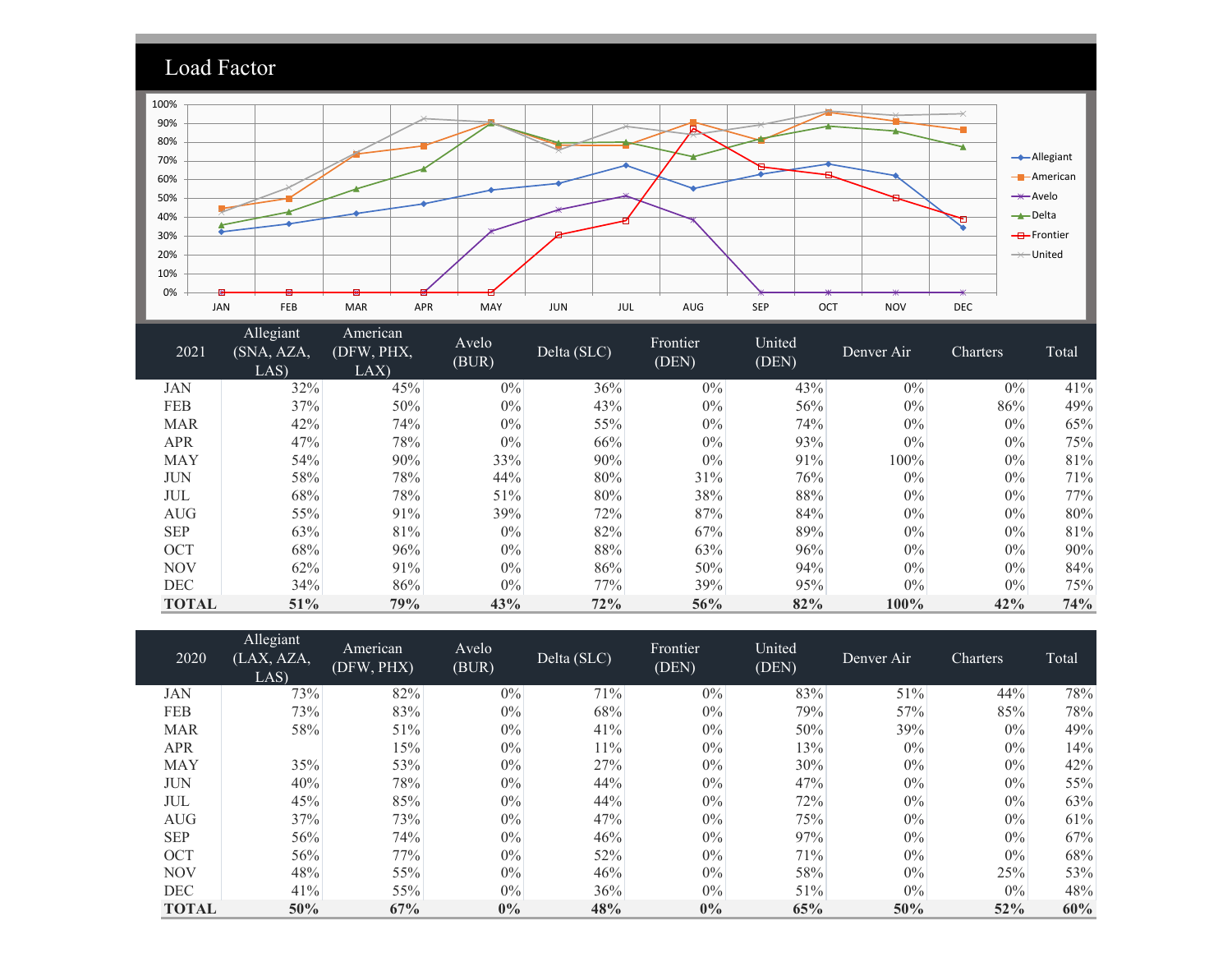### 2021 Enplaned and Deplaned Airfreight - Lbs

|                 |                                                                                            |                                    |                                                  |                       |        | 2021 Market Share |                                                                           |                |
|-----------------|--------------------------------------------------------------------------------------------|------------------------------------|--------------------------------------------------|-----------------------|--------|-------------------|---------------------------------------------------------------------------|----------------|
|                 | <b>Enplaned Freight</b><br>Deplaned Freight<br><b>Enplaned Freight</b><br>Deplaned Freight | <b>2021 YTD</b><br><b>2020 YTD</b> | 3,415,023<br>6,555,016<br>3,376,795<br>6,226,949 | 1.13%<br>5.27%<br>115 |        | 13%<br>87%        | $Z$ FedEx<br>X Key Lime<br>American<br>$\square$ United<br>$\Sigma$ Delta |                |
| <b>Enplaned</b> | FedEx                                                                                      | Key Lime                           | American                                         | United                | Delta  | Total             | <b>YTD</b> Total                                                          | Annual Inc/Dec |
| <b>JAN</b>      | 237,200                                                                                    | 26,593                             | 90                                               | 49                    | 1,157  | 265,089           | 265,089                                                                   | $-14.2%$       |
| <b>FEB</b>      | 166,341                                                                                    | 35,227                             | 32                                               | 195                   | 2,057  | 203,852           | 468,941                                                                   | $-29.8%$       |
| <b>MAR</b>      | 257,387                                                                                    | 23,899                             |                                                  | 165                   | 1,811  | 283,262           | 752,203 P                                                                 | 5.0%           |
| <b>APR</b>      | 245,234                                                                                    | 22,593                             | 107                                              | 32                    | 1,682  | 269,648           | 1,021,851                                                                 | 29.7%          |
| <b>MAY</b>      | 207,718                                                                                    | 20,441                             | 78                                               |                       | 1,541  | 229,778           | 1,251,629                                                                 | $-8.7\%$       |
| <b>JUN</b>      | 254,320                                                                                    | 24,123                             | 3                                                | 16                    | 1,335  | 279,797           | 1,531,426                                                                 | 13.0%          |
| <b>JUL</b>      | 265,902                                                                                    | 17,446                             | $\sqrt{2}$                                       | 9                     | 1,305  | 284,664           | 1,816,090                                                                 | 6.9%           |
| AUG             | 275,637                                                                                    | 25,107                             | $\overline{2}$                                   | 130                   | 1,514  | 302,390           | 2,118,480                                                                 | $-2.2%$        |
| <b>SEP</b>      | 289,859                                                                                    | 20,999                             | 195                                              | 12                    | 1,004  | 312,069           | 2,430,549                                                                 | 13.4%          |
| OCT             | 288,186                                                                                    | 17,127                             | $\sim$                                           | $\overline{c}$        | 944    | 306,259           | 2,736,808                                                                 | 2.5%           |
| <b>NOV</b>      | 241,176                                                                                    | 62,119                             | $\sim$                                           | 41                    | 1,176  | 304,512           | 3,041,320                                                                 | 20.8%          |
| <b>DEC</b>      | 346,555                                                                                    | 24,849                             | 234                                              | 209                   | 1,856  | 373,703           | 3,415,023                                                                 | $-6.3\%$       |
| <b>TOTAL</b>    | 3,075,515                                                                                  | 320,523                            | 743                                              | 860                   | 17,382 | 3,415,023         | 3,415,023 个                                                               | $1\%$          |
| Market Share    | 90.06%                                                                                     | 9.39%                              | 0.02%                                            | 0.03%                 | 0.51%  | 100.00%           |                                                                           |                |

| <b>Deplaned</b> | FedEx     | Key Lime  | American    | United | Delta | Total     | <b>YTD</b> Total | Month over<br>Month Inc/Dec |
|-----------------|-----------|-----------|-------------|--------|-------|-----------|------------------|-----------------------------|
| <b>JAN</b>      | 393,875   | 43,681    | $\mathbf Q$ | 321    | 23    | 437,909   | 437,909          | $-8.4%$                     |
| <b>FEB</b>      | 318,960   | 100,256   | 635         | 62     | 229   | 420,142   | 858,051          | $-9.7\%$                    |
| <b>MAR</b>      | 476,391   | 102,100   | 84          | 408    | 35    | 579,018   | 1,437,069        | 33.6%                       |
| <b>APR</b>      | 390,337   | 125,283   | 705         | 171    | 78    | 516,574   | 1,953,643        | 7.9%                        |
| <b>MAY</b>      | 404,215   | 94,773    | 511         | 189    | 229   | 499,917   | 2,453,560        | $-6.5\%$                    |
| <b>JUN</b>      | 472,875   | 122,546   |             | 160    | 840   | 596,426   | 3,049,986        | 24.7%                       |
| <b>JUL</b>      | 526,608   | 104,566   | 764         | 384    | 572   | 632,894   | $3,682,880$ P    | 14.8%                       |
| AUG             | 509,244   | 75,299    | 14          | 837    | 61    | 585,455   | 4,268,335        | $-9.2\%$                    |
| <b>SEP</b>      | 591,469   | 80,692    | 1,707       | 59     | 42    | 673,969   | 4,942,304        | 26.4%                       |
| <b>OCT</b>      | 435,714   | 73,537    | 47          | 233    | 18    | 509,549   | 5,451,853        | $-4.5%$                     |
| <b>NOV</b>      | 436,735   | 16,939    | 258         | 308    | 62    | 454,302   | 5,906,155        | 9.7%                        |
| <b>DEC</b>      | 581,792   | 65,967    | 419         | 413    | 270   | 648,861   | 6,555,016        | $-4.7%$                     |
| <b>TOTAL</b>    | 5,538,215 | 1,005,639 | 5,158       | 3,545  | 2,459 | 6,555,016 | $6,555,016$ T    | $5\%$                       |
| Market Share    | 84.49%    | 15.34%    | 0.08%       | 0.05%  | 0.04% | 100.00%   |                  |                             |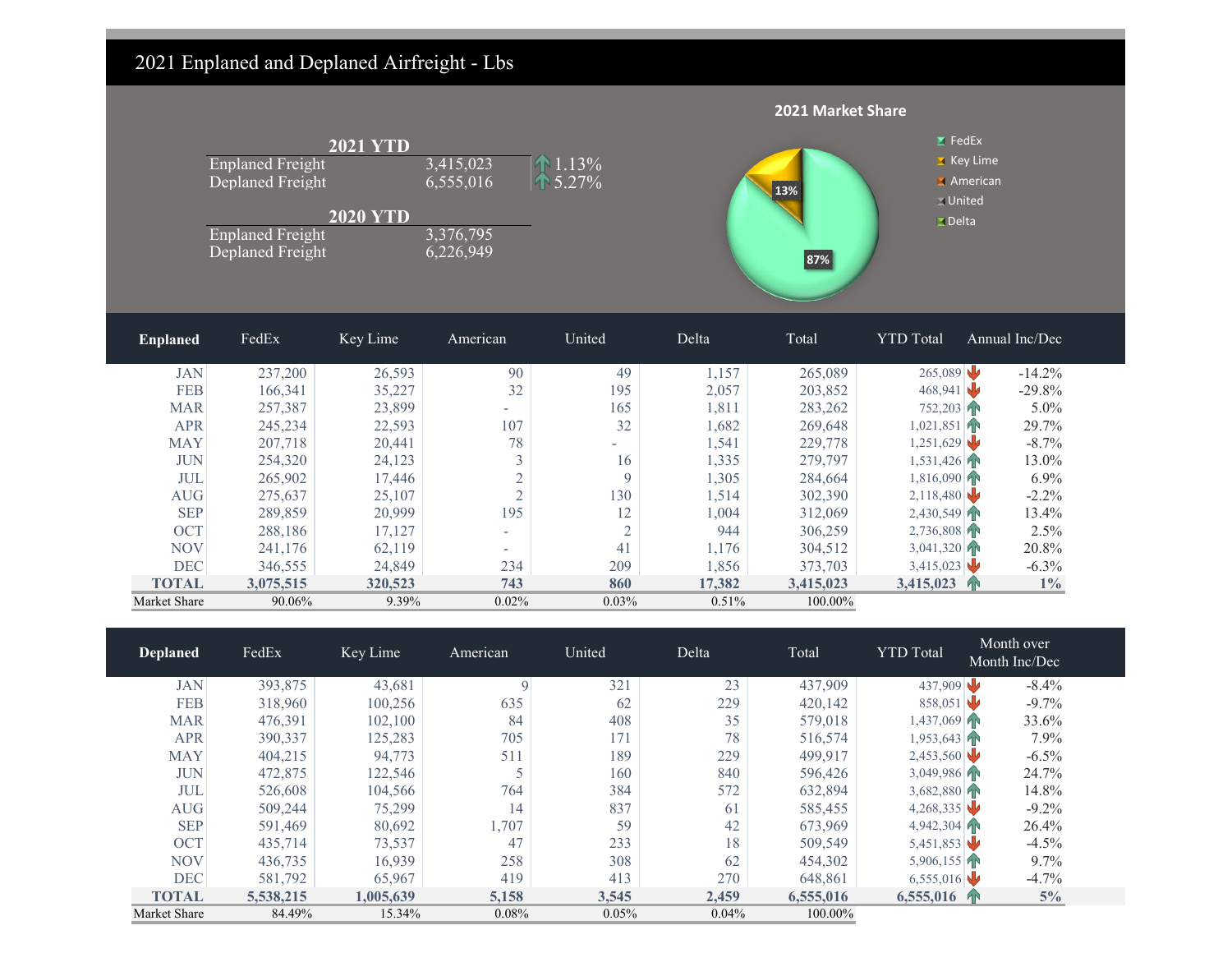# 2021 Aircraft Operations

|                           |             |          | <b>Itinerant</b>    |          |                                  |                  | <b>LOCAL</b>                 |             |              |
|---------------------------|-------------|----------|---------------------|----------|----------------------------------|------------------|------------------------------|-------------|--------------|
| 2021                      | Air Carrier | Air Taxi | General<br>Aviation | Military | <b>TOTAL</b><br><b>ITINERANT</b> | Local Civilian   | Local<br>Military            | TOTAL LOCAL | <b>TOTAL</b> |
| <b>JAN</b>                | 518         | 480      | 1,688               | 116      | 2,802                            | 1,970            | 132                          | 2,102       | 4,904        |
| <b>FEB</b>                | 530         | 573      | 1,443               | 111      | 2,657                            | 1,462            | 76                           | 1,538       | 4,195        |
| <b>MAR</b>                | 503         | 718      | 1,848               | 119      | 3,188                            | 1,454            | 68                           | 1,522       | 4,710        |
| <b>APR</b>                | 517         | 630      | 1,673               | 74       | 2,894                            | 1,284            | 60                           | 1,344       | 4,238        |
| <b>MAY</b>                | 528         | 600      | 1,902               | 140      | 3,170                            | 1,244            | 100                          | 1,344       | 4,514        |
| <b>JUN</b>                | 615         | 740      | 2,496               | 133      | 3,984                            | 872              | 144                          | 1,016       | 5,000        |
| $\ensuremath{\text{JUL}}$ | 563         | 728      | 2,282               | 143      | 3,716                            | 1,178            | 120                          | 1,298       | 5,014        |
| AUG                       | 671         | 740      | 2,088               | 131      | 3,630                            | 1,128            | 100                          | 1,228       | 4,858        |
| <b>SEP</b>                | 645         | 697      | 2,184               | 103      | 3,629                            | 1,658            | 68                           | 1,726       | 5,355        |
| <b>OCT</b>                | 600         | 617      | 1,967               | 119      | 3,303                            | 1,756            | 36                           | 1,792       | 5,095        |
| <b>NOV</b>                | 466         | 653      | 1,880               | 118      | 3,117                            | 1,708            | 16                           | 1,724       | 4,841        |
| DEC                       | 480         | 1,034    | 1,673               | 90       | 3,277                            | 922              | 70                           | 992         | 4,269        |
| <b>TOTAL</b>              | 6,636       | 8,210    | 23,124              | 1,397    | 39,367                           | 16,636           | 990                          | 17,626      | 56,993       |
| Historical<br>Data        | 2016        | 2017     | 2018                | 2019     | 2020                             | 2021             | 2020-2021<br>Inc/Dec         |             |              |
| <b>JAN</b>                | 3,142       | 3,325    | 3,320               | 3,425    | 3,713                            | 4,904 $\uparrow$ | 32.08%                       |             |              |
| <b>FEB</b>                | 3,600       | 2,888    | 2,945               | 3,473    | 4,378                            | 4,195 $\sqrt{ }$ | $-4.18%$                     |             |              |
| <b>MAR</b>                | 3,808       | 4,356    | 3,931               | 4,119    | 3,241                            | 4,710 $\uparrow$ | 45.33%                       |             |              |
| <b>APR</b>                | 3,191       | 3,717    | 3,670               | 3,378    | 2,436                            | 4,238 $\uparrow$ | 73.97%                       |             |              |
| <b>MAY</b>                | 3,810       | 3,821    | 3,908               | 4,075    | 3,826                            | 4,514 $\uparrow$ | 17.98%                       |             |              |
| <b>JUN</b>                | 4,080       | 4,839    | 4,287               | 4,293    | 4,588                            | $5,000$ 个        | 8.98%                        |             |              |
| <b>JUL</b>                | 4,044       | 3,997    | 5,195               | 4,348    | 4,784                            | 5,014 $\uparrow$ | 4.81%                        |             |              |
| <b>AUG</b>                | 4,111       | 4,084    | 5,139               | 4,256    | 5,436                            | 4,858            | $\blacklozenge$<br>$-10.63%$ |             |              |
| <b>SEP</b>                | 3,797       | 3,496    | 4,161               | 3,941    | 4,777                            | 5,355            | 12.10%<br>$\sqrt{ }$         |             |              |
| <b>OCT</b>                | 4,322       | 3,752    | 4,600               | 4,004    | 5,216                            | 5,095            | $\mathbf{U}$<br>$-2.32%$     |             |              |
| <b>NOV</b>                | 3,651       | 3,074    | 4,092               | 3,811    | 4,612                            | 4,841 $\uparrow$ | 4.97%                        |             |              |
| <b>DEC</b>                | 3,448       | 2,957    | 3,612               | 4,216    | 4,532                            | 4,269 $\sqrt{ }$ | $-5.80%$                     |             |              |
| <b>TOTAL</b>              | 45,004      | 44,306   | 48,860              | 47,339   | 51,539                           | 56,993           |                              |             |              |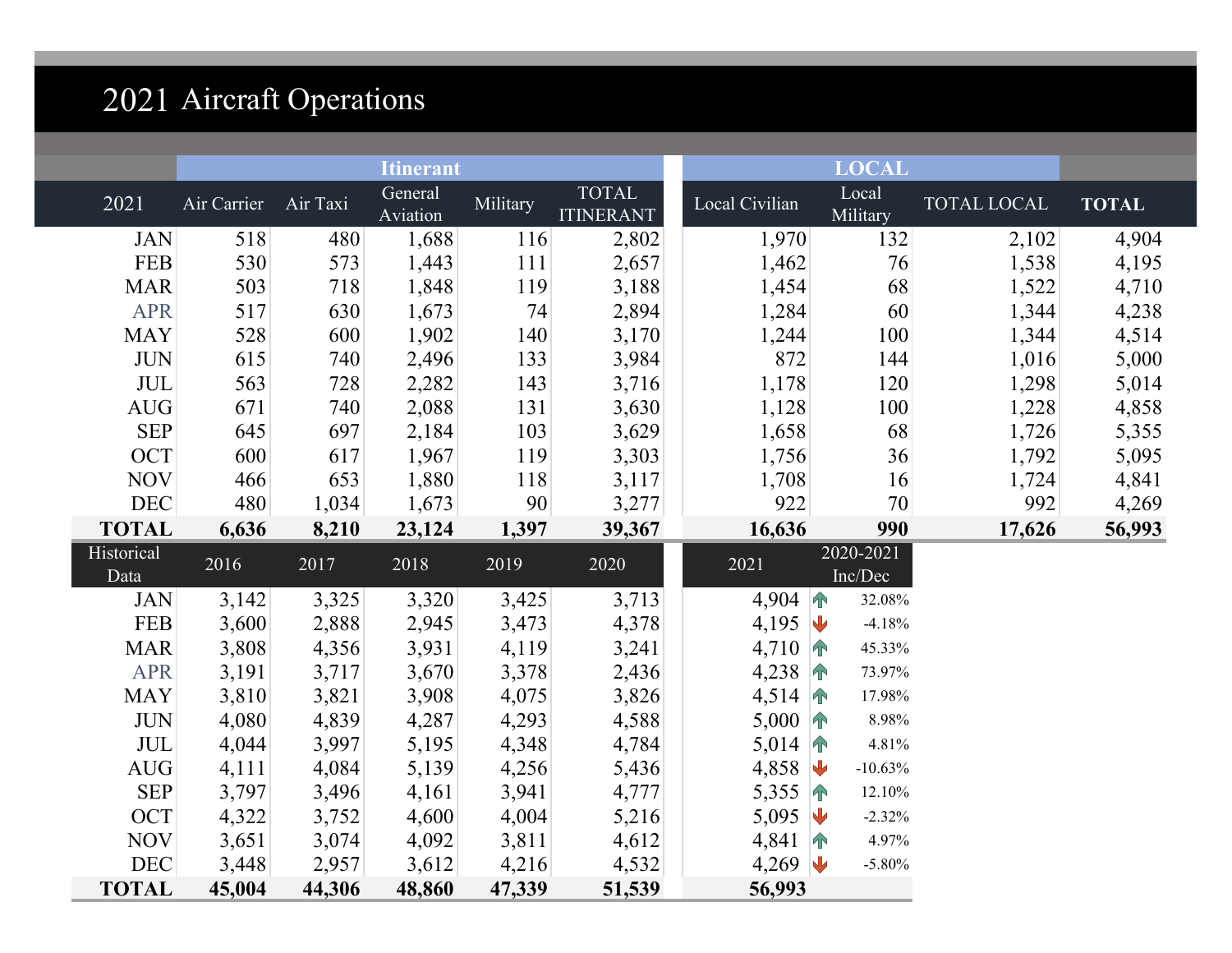### 2021 Rental Car Revenues



| 2021         | Avis      | Budget    | Enterprise | Hertz     | National/Alamo | Total      | <b>YTD</b> Total | Annual YTD |
|--------------|-----------|-----------|------------|-----------|----------------|------------|------------------|------------|
|              |           |           |            |           |                |            |                  | Inc/Dec    |
| <b>JAN</b>   | 63,490    | 37,121    | 68,456     | 115,341   | 90,873         | 375,281    | 375,281          | $-45.5\%$  |
| <b>FEB</b>   | 88,747    | 47,482    | 85,630     | 138,855   | 96,619         | 457,332    | 832,613          | $-36.9%$   |
| <b>MAR</b>   | 137,342   | 97,006    | 114,654    | 208,673   | 148,899        | 706,573    | 1,539,186        | $-11.0\%$  |
| <b>APR</b>   | 171,522   | 88,618    | 143,501    | 235,388   | 189,830        | 828,859    | 2,368,045        | 28.9%      |
| <b>MAY</b>   | 242,237   | 140,693   | 182,533    | 295,030   | 203,100        | 1,063,592  | 3,431,637        | 70.0%      |
| <b>JUN</b>   | 307,265   | 192,646   | 257,472    | 409,070   | 224,989        | 1,391,441  | 4,823,079        | $100.3\%$  |
| <b>JUL</b>   | 227,496   | 158,122   | 261,933    | 518,255   | 246,824        | 1,412,630  | 6,235,709        | 108.7%     |
| AUG          | 256,062   | 172,401   | 277,202    | 486,233   | 211,488        | 1,403,386  | 7,639,095        | 107.6%     |
| <b>SEP</b>   | 296,712   | 196,735   | 246,145    | 413,975   | 211,120        | 1,364,687  | $9,003,782$ TN   | 100.2%     |
| <b>OCT</b>   | 345,523   | 201,302   | 222,811    | 369,014   | 233,440        | 1,372,091  | 10,375,873       | 92.1%      |
| <b>NOV</b>   | 163,909   | 111,083   | 133,277    | 263,968   | 132,329        | 804,566    | 11,180,439       | 88.3%      |
| <b>DEC</b>   | 150,935   | 78,621    | 103,418    | 234,091   | 121,686        | 688,750    | 11,869,189       | 86.1%      |
| <b>TOTAL</b> | 2,451,240 | 1,521,829 | 2,097,032  | 3,687,891 | 2,111,197      | 11,869,189 | 11,869,189       | 86.1%      |
| Market Share | 20.65%    | 12.82%    | 17.67%     | 31.07%    | 17.79%         | 100.00%    |                  |            |

| 2020         | Avis      | Budget  | Enterprise | Hertz     | National/Alamo | Total     | <b>YTD</b> Total |
|--------------|-----------|---------|------------|-----------|----------------|-----------|------------------|
| <b>JAN</b>   | 148.148   | 79,389  | 107,387    | 191,822   | 162,290        | 689,036   | 689,036          |
| <b>FEB</b>   | 112,051   | 86,125  | 99,679     | 183,678   | 148,540        | 630,073   | 1,319,109        |
| <b>MAR</b>   | 89,199    | 57,440  | 81,502     | 81,502    | 100,958        | 410,601   | 1,729,710        |
| <b>APR</b>   | 11.914    | 9,709   | 40,198     | 27,460    | 18,460         | 107,741   | 1,837,451        |
| <b>MAY</b>   | 24,990    | 12,252  | 70,094     | 41,400    | 32,427         | 181,163   | 2,018,614        |
| <b>JUN</b>   | 66,889    | 34,070  | 104,997    | 98,136    | 85,495         | 389,587   | 2,408,201        |
| <b>JUL</b>   | 129,099   | 60,887  | 139,672    | 108,663   | 141,798        | 580,119   | 2,988,320        |
| AUG          | 141,420   | 65,178  | 171,127    | 149,434   | 164,014        | 691,173   | 3,679,493        |
| <b>SEP</b>   | 148,427   | 81,184  | 220,120    | 186,261   | 180,941        | 816,933   | 4,496,427        |
| <b>OCT</b>   | 171,673   | 105,320 | 198,626    | 218,113   | 211,286        | 905,017   | 5,401,444        |
| <b>NOV</b>   | 81,714    | 46,375  | 142,471    | 146,286   | 118,060        | 534,906   | 5,936,350        |
| <b>DEC</b>   | 74,890    | 43,318  | 106,597    | 128,086   | 88,370         | 441,262   | 6,377,612        |
| <b>TOTAL</b> | 1,200,415 | 681,247 | 1,482,471  | 1,560,841 | 1,452,639      | 6,377,612 |                  |
| Market Share | 18.82%    | 10.68%  | 23.24%     | 24.47%    | 22.78%         | 100.00%   |                  |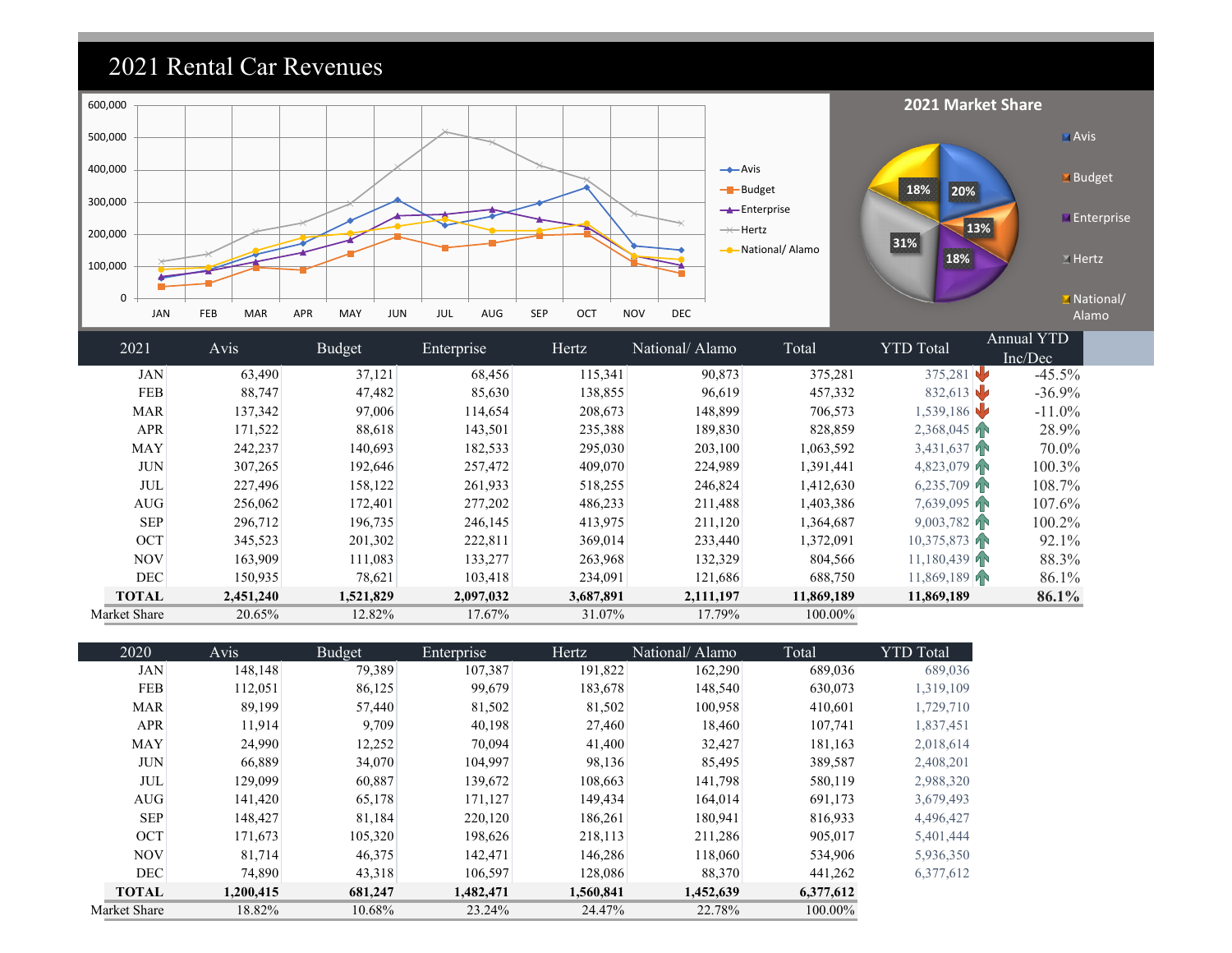## 2021 Parking Revenues



| 2021         | <b>Gross Revenue</b> | Transactions | <b>YTD Gross</b> | <b>YTD</b> Transactions | Revenue per            |
|--------------|----------------------|--------------|------------------|-------------------------|------------------------|
|              |                      |              | Revenue          |                         | Transaction            |
| <b>JAN</b>   | 66,348               | 3,974        | 66,348           | 3,974                   | <sup>S</sup><br>16.70  |
| <b>FEB</b>   | 68,043               | 4,007        | 134,391          | 7,981                   | <sup>S</sup><br>16.98  |
| <b>MAR</b>   | 98,838               | 5,620        | 233,229          | 13,601                  | <sup>S</sup><br>17.59  |
| <b>APR</b>   | 125,854              | 6,731        | 359,083          | 20,332                  | 18.70<br><sup>S</sup>  |
| <b>MAY</b>   | 142,565              | 8,135        | 501,648          | 28,467                  | -S<br>17.52            |
| <b>JUN</b>   | 146,746              | 9,501        | 648,394          | 37,968                  | <sup>S</sup><br>15.45  |
| <b>JUL</b>   | 162,832              | 10,415       | 811,226          | 48,383                  | <sup>S</sup><br>15.63  |
| <b>AUG</b>   | 181,250              | 10,348       | 992,476          | 58,731                  | <sup>S</sup><br>17.52  |
| <b>SEP</b>   | 168,273              | 9,383        | 1,160,749        | 68,114                  | <sup>S</sup><br>17.93  |
| <b>OCT</b>   | 195,724              | 9,990        | 1,356,473        | 78,104                  | <sup>S</sup><br>19.59  |
| <b>NOV</b>   | 185,972              | 8,777        | 1,542,445        | 86,881                  | <sup>S</sup><br>21.19  |
| <b>DEC</b>   | 158,749              | 8,846        | 1,701,194        | 95,727                  | $\mathcal{S}$<br>17.95 |
| <b>TOTAL</b> | 1,701,194            | 95,727       | 1,701,194        | 95,727 \$               | 17.77                  |

| 2020         | Gross Revenue | <b>Transactions</b> | <b>YTD Gross</b> | <b>YTD Transactions</b> | Revenue per            |  |
|--------------|---------------|---------------------|------------------|-------------------------|------------------------|--|
|              |               |                     | Revenue          |                         | Transaction            |  |
| <b>JAN</b>   | 164,404       | 9,126               | 164,404          | $9,126$ \$              | 18.01                  |  |
| <b>FEB</b>   | 169,830       | 8,653               | 334,234          | 17,779                  | -S<br>19.63            |  |
| <b>MAR</b>   | 105,709       | 6,139               | 439,943          | 23,918                  | <sup>S</sup><br>17.22  |  |
| <b>APR</b>   | 10,638        | 955                 | 450,581          | 24,873                  | <sup>\$</sup><br>11.14 |  |
| <b>MAY</b>   | 23,117        | 2,086               | 473,698          | $26,959$ \$             | 11.08                  |  |
| <b>JUN</b>   | 34,278        | 3,313               | 507,976          | 30,272                  | 10.35<br>-S            |  |
| <b>JUL</b>   | 50,058        | 4,732               | 558,034          | 35,004                  | 10.58<br>-S            |  |
| <b>AUG</b>   | 63,698        | 4,840               | 621,732          | 39,844                  | 13.16<br><sup>S</sup>  |  |
| <b>SEP</b>   | 73,618        | 4,900               | 695,350          | 44,744                  | <sup>S</sup><br>15.02  |  |
| OCT          | 88,822        | 5,423               | 784,172          | $50,167$ \$             | 16.38                  |  |
| <b>NOV</b>   | 85,318        | 4,781               | 869,490          | 54,948 \$               | 17.85                  |  |
| <b>DEC</b>   | 68,555        | 4,818               | 938,045          | 59,766 \$               | 14.23                  |  |
| <b>TOTAL</b> | 938,045       | 59,766              | 938,045          | 59,766 \$               | 15.70                  |  |